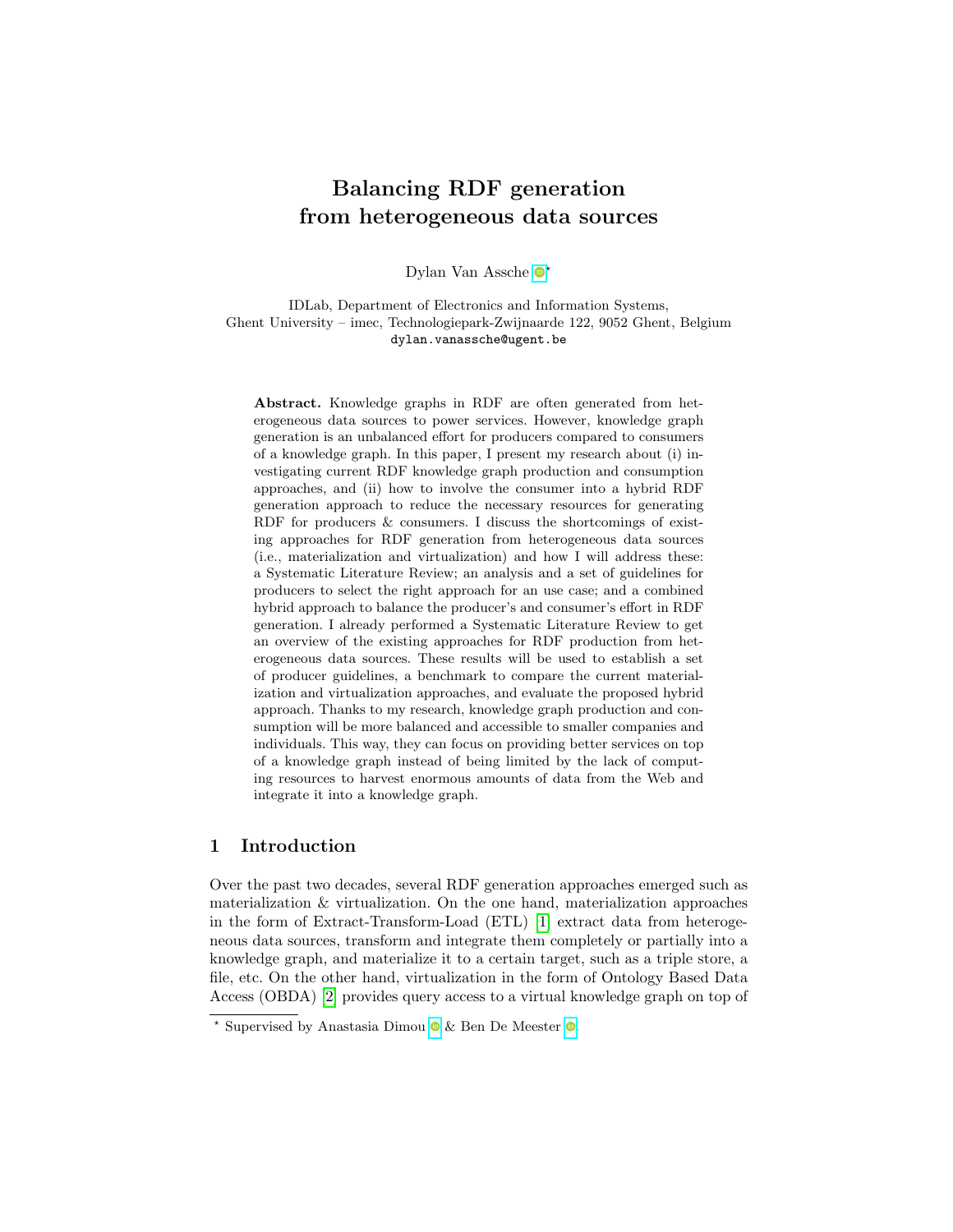### 2 D. Van Assche

the heterogeneous data. OBDA allows consumers to ask SPARQL queries and get an tailored answer for their query. Only the data necessary to answer the query is used and transformed by the producer.

Currently, producers are solely responsible for generating knowledge graphs. There is no way for a producer to determine which RDF generation approach is the most suitable depending on e.g., the properties of the data or how the RDF is used by consumers. Moreover, integrating enormous amounts of data into RDF is unfeasible since the producer's and consumer's effort is unbalanced.

No guidelines exist for producers to select the right approach depending on how their generated RDF is consumed. Therefore, producers cannot optimize their RDF generation, even though approaches exist which optimize parts of it.

RDF producers and consumers aim to minimize their own effort for producing and consuming a knowledge graph, but these efforts are unbalanced in favour of consumers. Producers are responsible for generating RDF from heterogeneous data sources and answering queries from consumers. Consumers ask queries and consume the answers as RDF, provided by the producer. Consequently, producers not only provide the data but also need to provide the most resources compared to consumers. Alternative approaches involving the consumer in the generation process are not investigated yet. This could better balance the efforts: consumers can contribute to the generation together with producers. This way, the producer's effort is reduced and balanced with its consumers.

In this PhD thesis I aim to (i) investigate which key factors influence RDF generation by analyzing existing approaches, (ii) provide a set of guidelines for producers to select the right RDF generation approach for a given use case, and (iii) introduce a new approach which involves consumers during the generation process. This way, producers' and consumers' efforts can be balanced better. Thanks to my research, smaller companies and individuals will be able to produce and consume knowledge graphs in RDF without having to invest in a large infrastructure to harvest and integrate all data into RDF. Smaller companies and individuals can focus on building products such as virtual assistants or smart route planners instead of entering first a data harvesting competition.

# 2 State of the Art

I provide an overview of current knowledge graph generation approaches, their strengths and weaknesses, and discuss existing benchmarks for their generation.

Knowledge graph generation Several approaches exist to generate knowledge graphs based on materialization or virtualization, each with their own merits.

ETL approaches transform all data from heterogeneous data sources into a materialized knowledge graph. Several approaches exist based on the R2RML mapping language [\[3\]](#page-8-2), e.g. KR2RML [\[4\]](#page-8-3) or Morph-xR2RML [\[5\]](#page-8-4), or its extensions, e.g., RMLMapper [\[6\]](#page-8-5). Some RML-based ETL approaches optimize the mapping rules execution, e.g., SDM-RDFizer [\[7\]](#page-8-6) by avoiding duplicates, Morph-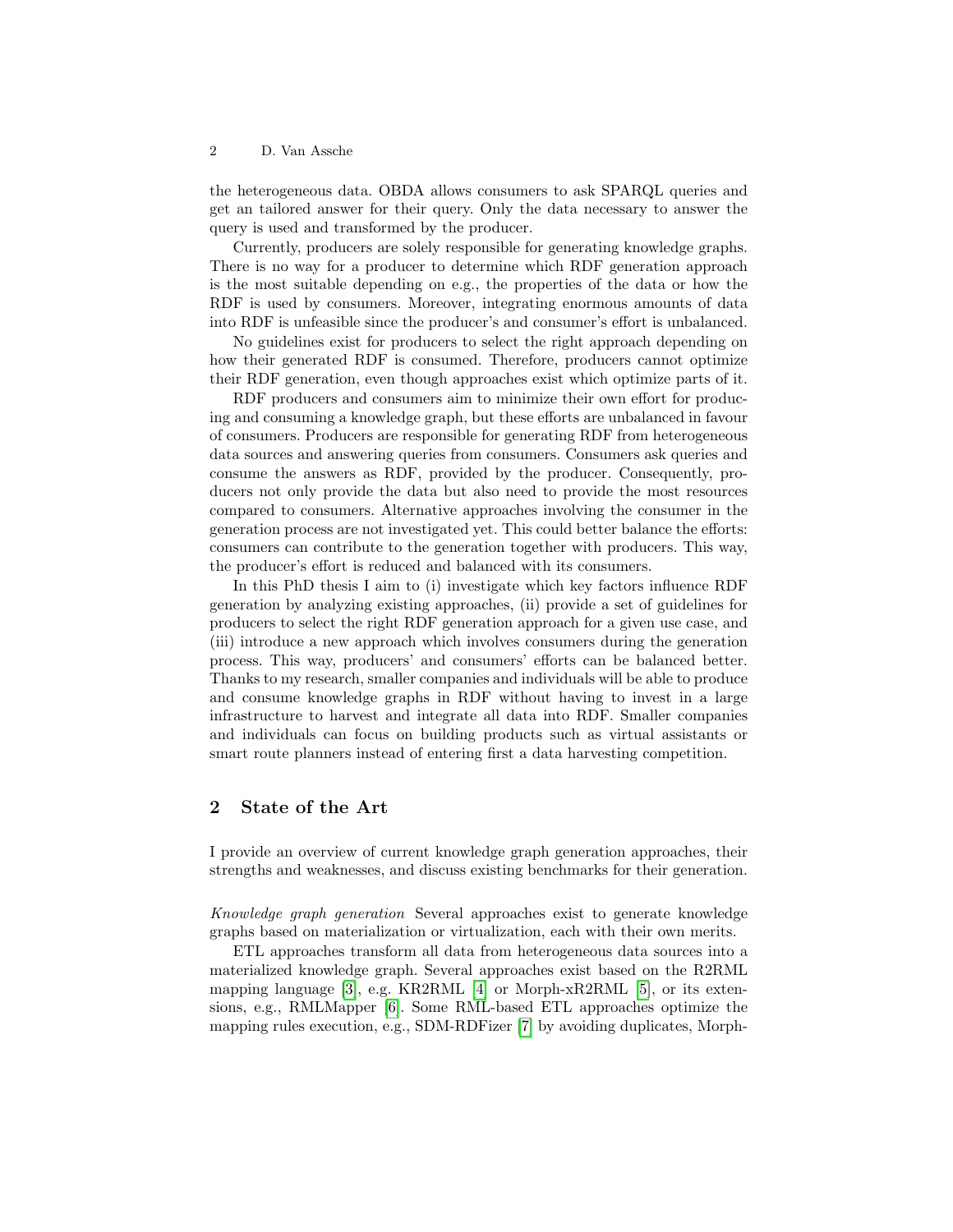KGC[1](#page-2-0) through mapping rules partitioning, or Morph-CSV [\[8\]](#page-8-7) by normalizing and cleaning tabular data. Streaming-based ETL approaches, e.g., RML-Streamer [\[9\]](#page-8-8) process large heterogeneous data sources in a streaming way. Besides R2RML based, SPARQL query language [\[10\]](#page-8-9) based approaches exists as well, e.g., SPARQL-Generate [\[11\]](#page-8-10), SPARQL-Anything [\[12\]](#page-8-11), or XSPARQL [\[13\]](#page-8-12). They repurposed SPARQL to generate RDF from heterogeneous data sources; so does ShExML [\[14\]](#page-8-13) which repurposes the constraint language ShEx [\[15\]](#page-8-14).

OBDA approaches, e.g., Morph [\[16\]](#page-8-15), UltraWrap [\[17\]](#page-9-0), or Virtuoso<sup>[2](#page-2-1)</sup> answer consumers' SPARQL queries over a virtual knowledge graph from a homogeneous data source, e.g., relational database. The response is generated at query time from a single data source. Recently, OBDA approaches such as Ontop [\[18\]](#page-9-1), Squerall [\[19\]](#page-9-2), Ontario [\[20\]](#page-9-3), or PolyWeb [\[21\]](#page-9-4) emerged for heterogeneous data.

Both ETL and OBDA approaches answer consumers' queries, but differ in their execution. OBDA provides a query interface for consumers, whereas ETL relies on external RDF triple stores for query executing. If a knowledge graph generated by ETL must be changed, the whole knowledge graph is regenerated. Depending on the data sources, this may take significant resources and execution time. If the data sources change faster than the knowledge graph is regenerated, these changes may not even appear in the generated RDF depending on the frequency of the regeneration process. However, this is not the case for OBDA, as the RDF is generated for each query from the data sources. This way, the generated RDF always has the data changes incorporated. Execution time for both approaches may heavily increase depending on e.g., the query and the size of the data sources. Scalability depends on the RDF generation approach, query execution, query type, size of the data sources, and how frequently they change.

Benchmarks Over the past decade, several benchmarks were proposed to evaluate and compare knowledge graph generation approaches. Benchmarks such as GTFS-Madrid-Bench [\[22\]](#page-9-5), Berlin SPARQL Benchmark (BSBM) [\[23\]](#page-9-6), Lehigh University Benchmark (LUBM) [\[24\]](#page-9-7), SP2Bench [\[25\]](#page-9-8), LSLOD [\[26\]](#page-9-9), DBpedia SPARQL Benchmark [\[27\]](#page-9-10), Linked Open Data Integration Benchmark (LODIB) [\[28\]](#page-9-11), or Norwegian Petroleum Directorate Benchmark (NPD) [\[29\]](#page-9-12) focus on evaluating virtualization approaches but no materialization approaches, as they provide a set of SPARQL queries to be executed by the virtualization query engine.

# 3 Problem Statement and Contributions

Both ETL materialization and OBDA virtualization for RDF generation from heterogeneous data sources are computationally intensive operations depending on factors e.g. available computing resources, data freshness, etc. These factors and approaches combining both are not investigated yet. Research Question: How can RDF be generated in balanced way for producers and consumers with respect to execution time, computing resources, and consumers' queries?

<span id="page-2-0"></span><sup>&</sup>lt;sup>1</sup> <https://github.com/oeg-upm/morph-kgc>

<span id="page-2-1"></span><sup>2</sup> <https://virtuoso.openlinksw.com/>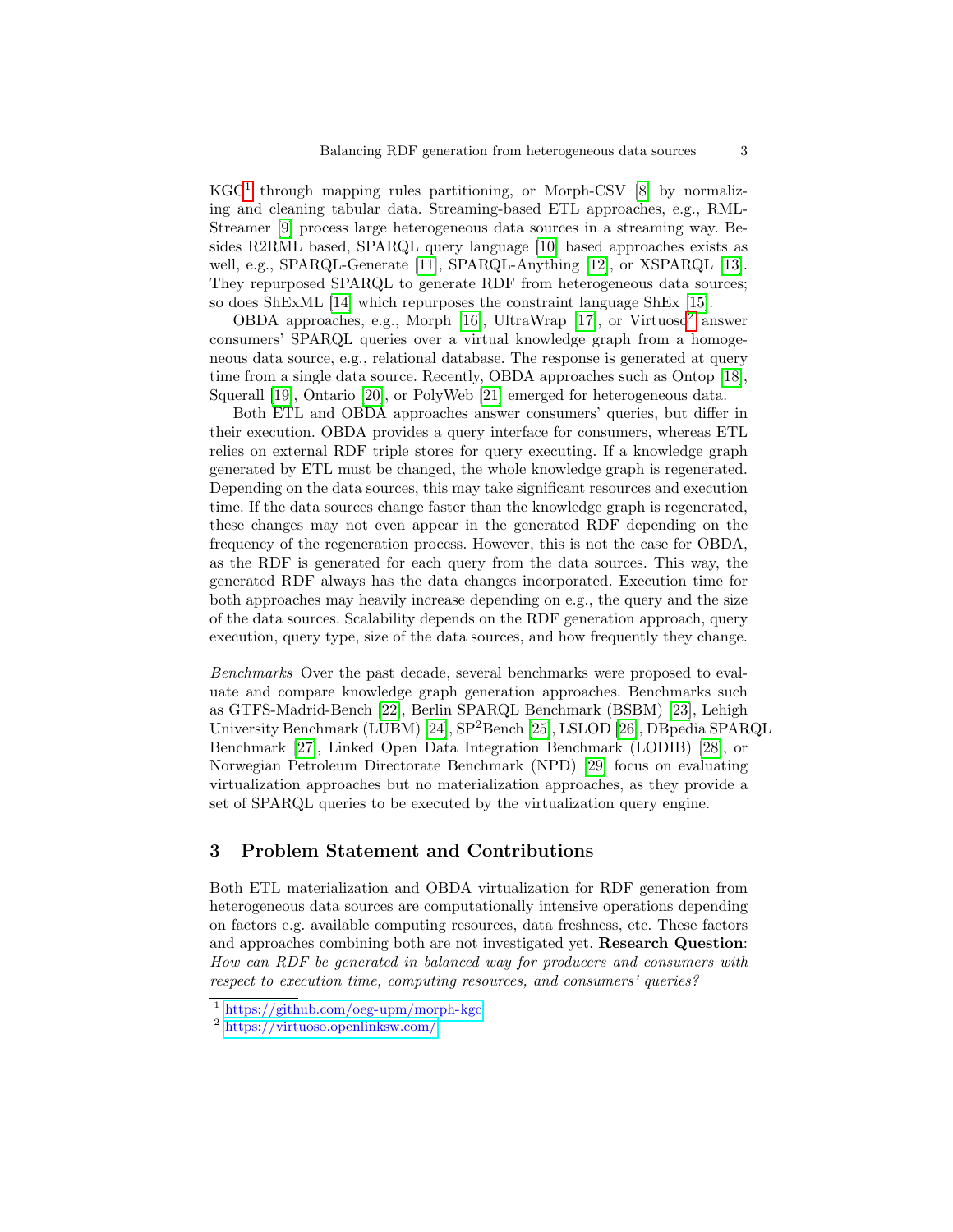Hypothesis When producers and consumers collaborate during the knowledge graph generation, a knowledge graph will be generated faster, with less computing resources e.g. CPU, RAM, storage, and network bandwidth, and tailored towards answering queries from consumers.

I split my Research Question (RQ) into three subquestions: RQ1 investigates the factors influencing RDF generation from heterogeneous data sources, the State of the Art, and open issues. These factors are used as a basis for RQ2 to investigate how these factors influence existing RDF generation approaches with a benchmark. The benchmark results can be used as a base to define a set of producer guidelines to better select the right approach. In RQ3, I use the results of RQ2 to introduce a new RDF generation approach.

Research Question 1 (RQ1): What are the open issues, key factors regarding computing resources or consumers' usage, and available approaches in deciding if (part of) RDF is produced through materialization or virtualization.

Hypothesis 1 (H1): Several approaches exist for materialization and virtualization based on existing specifications e.g. R2RML [\[3\]](#page-8-2), or SPARQL query language [\[10\]](#page-8-9). Available computing resources, data size, query type, execution time, and update frequency influence when and how an RDF graph should be produced. Several open issues remain regarding transforming heterogeneous data. Contribution 1: Systematic Literature Review to determine these factors based on the last 20 years of research in this domain.

Materialization Vs virtualization Selecting between virtualization or materialization is highly subjective because there are currently no studies evaluating which approach is the most suitable depending on how consumers access and use the generated RDF graph. Producers are responsible for the complete RDF generation while consumers only use the generated RDF or wait for an answer from the producer for their query. Since no guidelines exist, producers cannot optimize their RDF generation depending on their own resources and RDF use.

Generating materialized and virtualized RDF is constrained with respect to execution time [\[30\]](#page-9-13), computing resources [\[18,](#page-9-1) [30\]](#page-9-13), bandwidth [\[31\]](#page-9-14), performance [\[32\]](#page-9-15), and query execution [\[31\]](#page-9-14) because producers do not know which generation approach is the most suitable given its own resources and the RDF use. Since the producer needs to provide most resources for generating RDF from heterogeneous data sources and answering consumers' queries, guidelines for selecting the right approach are needed to minimize its effort. For instance, depending on the size of the data, producers may benefit from materialization because at the crossing point, the query and virtualized access of OBDA may cause more overhead than materializing (part of) a knowledge graph. However, this may influence how frequently a knowledge graph is updated which may affect consumers depending on how they use e.g. route changes with a route planning use case needs frequent updates while a weather prediction for next week may not. These guidelines try to provide for each key factor the trade-off when selecting a certain approach.

Research Question 2 (RQ2): How influence the identified key factors the producer's effort when selecting either materialization or virtualization?

<sup>4</sup> D. Van Assche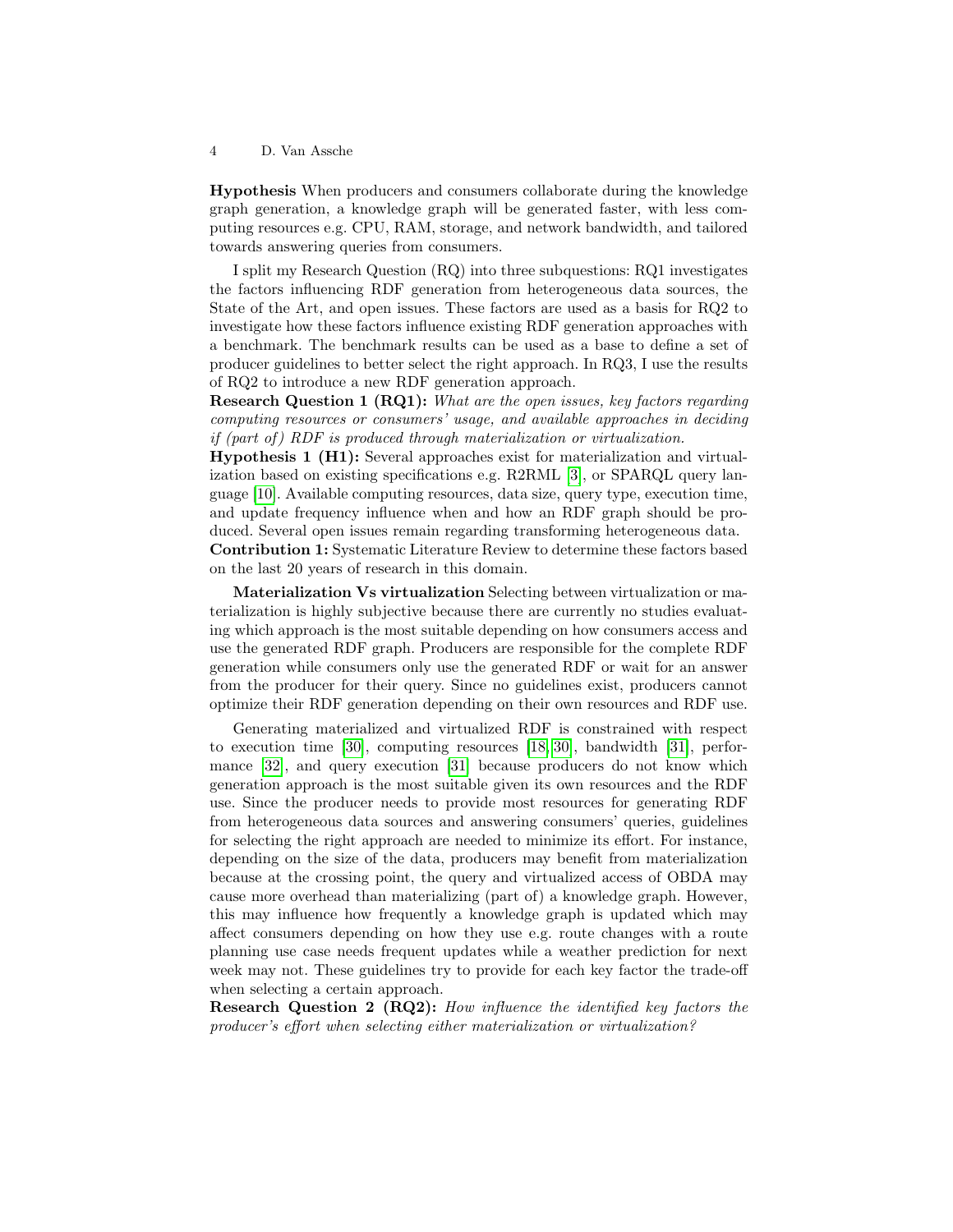Hypothesis 2 (H2): At least one crossing point exists between materialization and virtualization for each key factor. This crossing point determines a set of guidelines for producers to select the most suitable generation approach. Contribution 2: Set of guidelines to select materialization or virtualization for

generating RDF by broadening the GTFS-Madrid-Bench benchmark's scope.

Producer Vs Consumer The producer's effort is unbalanced compared to the consumer's effort since the producer needs to generate RDF but also answer the consumer's query. Moreover, production and consumption are still considered independent tasks. Each party executing one of these tasks, aims to reduce its own effort. This causes an imbalance of the producers' and consumers' efforts. Approaches where consumers and producers both participate in the materialization and/or virtualization process are not investigated yet.

Research Question 3 (RQ3): How can consumers reduce the producer's effort regarding execution time and computing resources when generating RDF?

Hypothesis 3 (H3): The execution time and computing resources are significantly reduced for producers when consumers are involved since consumers also generate parts of the RDF instead of only the producer.

Contribution 3: Involving the consumer in the existing materialization and virtualization approaches for generating RDF from heterogeneous data sources to balance the effort better between producers and consumers.

## 4 Research Methodology and Approach

I execute this research in three parts, each related to a RQ, to investigate the current State of the Art in depth and find a balance between the different key factors. The Systematic Literature Review (Part 1) determined the key factors influencing knowledge graph generation such as computing resources, execution time, etc. These key factors are used in a benchmark to evaluate materialization and virtualization approaches. Based on these results and how their generated RDF is used, I introduce a set of producer guidelines (Part 2) to select the right approach for their own resources. These guidelines can be used on the results of RDF generation benchmarks such as GTFS-Madrid-Bench [\[22\]](#page-9-5). I use these guidelines and benchmark results to introduce a new approach (Part 3) which involves the consumer to balance the efforts between producers and consumers.

<span id="page-4-1"></span>Contribution 1: Systematic Literature Review I systematically reviewed the literature of the last 20 years of research in this domain to establish a good overview of which approaches exist, their strengths and weaknesses, etc. This article is at the time of writing under major revision at the Journal of Web Semantics<sup>[3](#page-4-0)</sup>. Relying on these results, I determined a set of key factors, e.g., data size, type of queries, or data freshness that influence an RDF graph's generation.

Contribution 2: Selection guidelines for materialization and virtualization I will benchmark materialization and virtualization approaches based on the identified

<span id="page-4-0"></span><sup>3</sup> <https://www.websemanticsjournal.org/>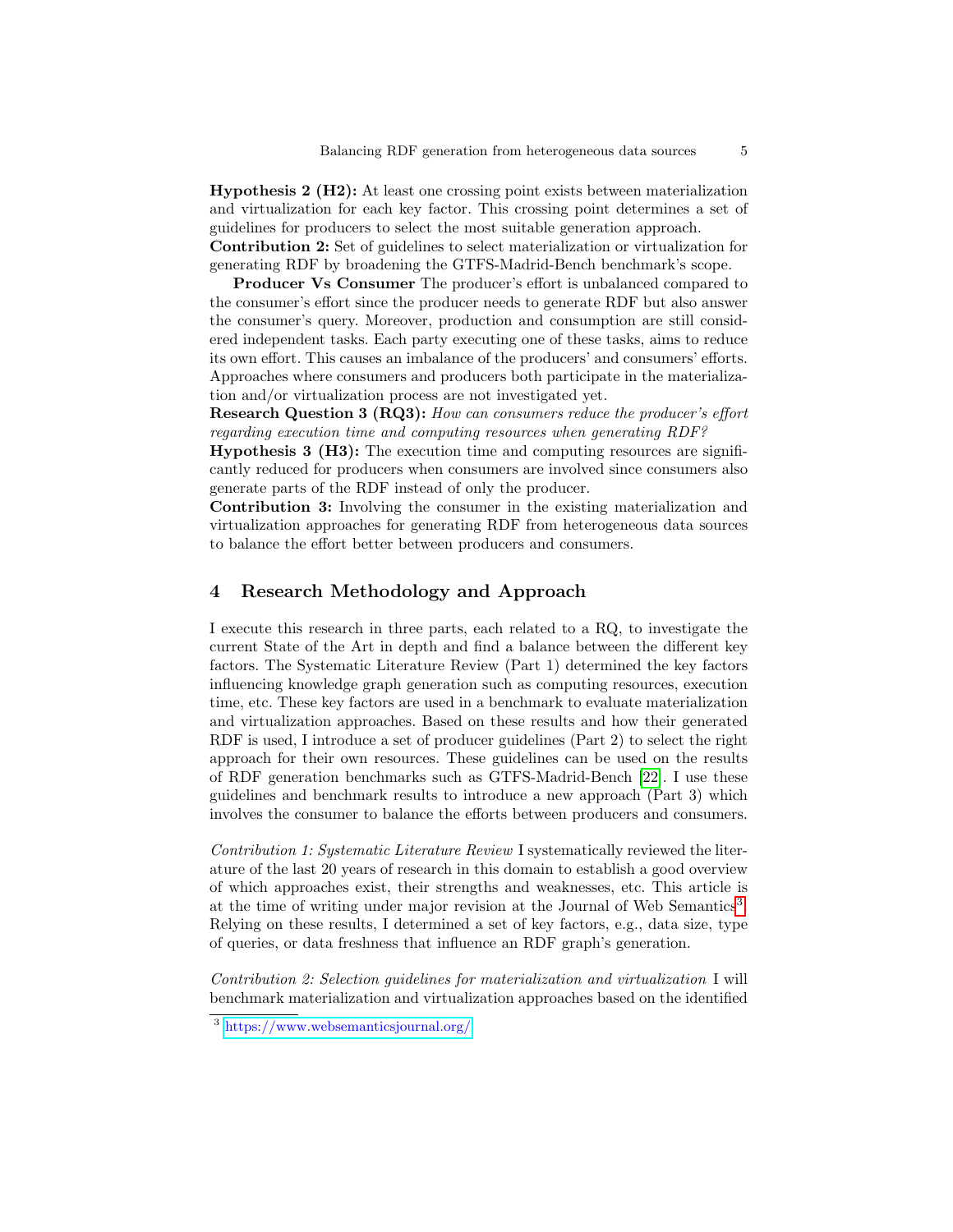#### 6 D. Van Assche

key factors. The results of this benchmark will be used to create a set of guidelines to select the right approach depending on available computing resources and how consumers use a generated knowledge graph. I expect that the results will show at least one crossing point between materialization and virtualization in our benchmark which allows me to define a guideline for each evaluated key factor. These guidelines can be used by producers to select the right approach based on results of RDF generation benchmarks such as GTFS-Madrid-Bench [\[22\]](#page-9-5). Materialization is commonly used for generating RDF from one or multiple large heterogeneous data sources. Once the RDF is materialized, it can be used to answer queries from multiple consumers without regenerating it. However, if the original data changes, the materialization process is completely repeated. Virtualization is widely used for answering consumer's queries through virtualized access to the RDF. For each query, the RDF is regenerated, but only from the parts of the heterogeneous data sources necessary to answer the query. If these data sources change, the changes are immediately used to answer a query.

Contribution 3: Producer and consumer involvement I will balance the producers' and consumers' efforts by involving the consumer in the generation process into a new hybrid approach to divide the efforts among both producers and consumers. Example: producers may provide data to consumers to generate a part of the RDF themselves to answer their own query. The hybrid approach leverages materialization for parts which are heavily used among multiple consumers e.g. "all departing trains in all stations in Belgium", while it leverages virtualization for other parts which are specifically for a single consumer e.g. "next departing train near my location". Consumers can combine these parts together to answer their query. This way, queries can be answered without putting the burden on the producer only. For example, answering the query "When does the next train depart in the nearest station?" can use virtualized RDF to retrieve the nearest station and materialized RDF to retrieve the departing trains for the station. While the nearest station is specific for a given consumer, the list of departing trains for a station is re-usable for multiple consumers.

# 5 Evaluation Plan

This research will be evaluated through a Systematic Literature Review (SLR), a benchmark to measure the various key factors of the existing approaches, and the validation of my hybrid approach. The benchmark results are used to evaluate the proposed guidelines. Moreover, this hybrid approach will be used in several use cases such as public transport route planning and virtual assistants.

Contribution 1: Systematic Literature Review I executed a SLR to identify key factors, approaches and open issues of RDF generation (Section [4,](#page-4-1) Part 1). **H1 validation:** I accept my hypothesis for  $RQ1$ , several approaches e.g. RML [\[6\]](#page-8-5), SPARQL-Generate [\[11\]](#page-8-10), or ShExML [\[14\]](#page-8-13) exist for generating RDF from heterogeneous data. I identified several key factors e.g. data size, mapping rule execution, joins, and open issues e.g. applying conditions on data during the generation.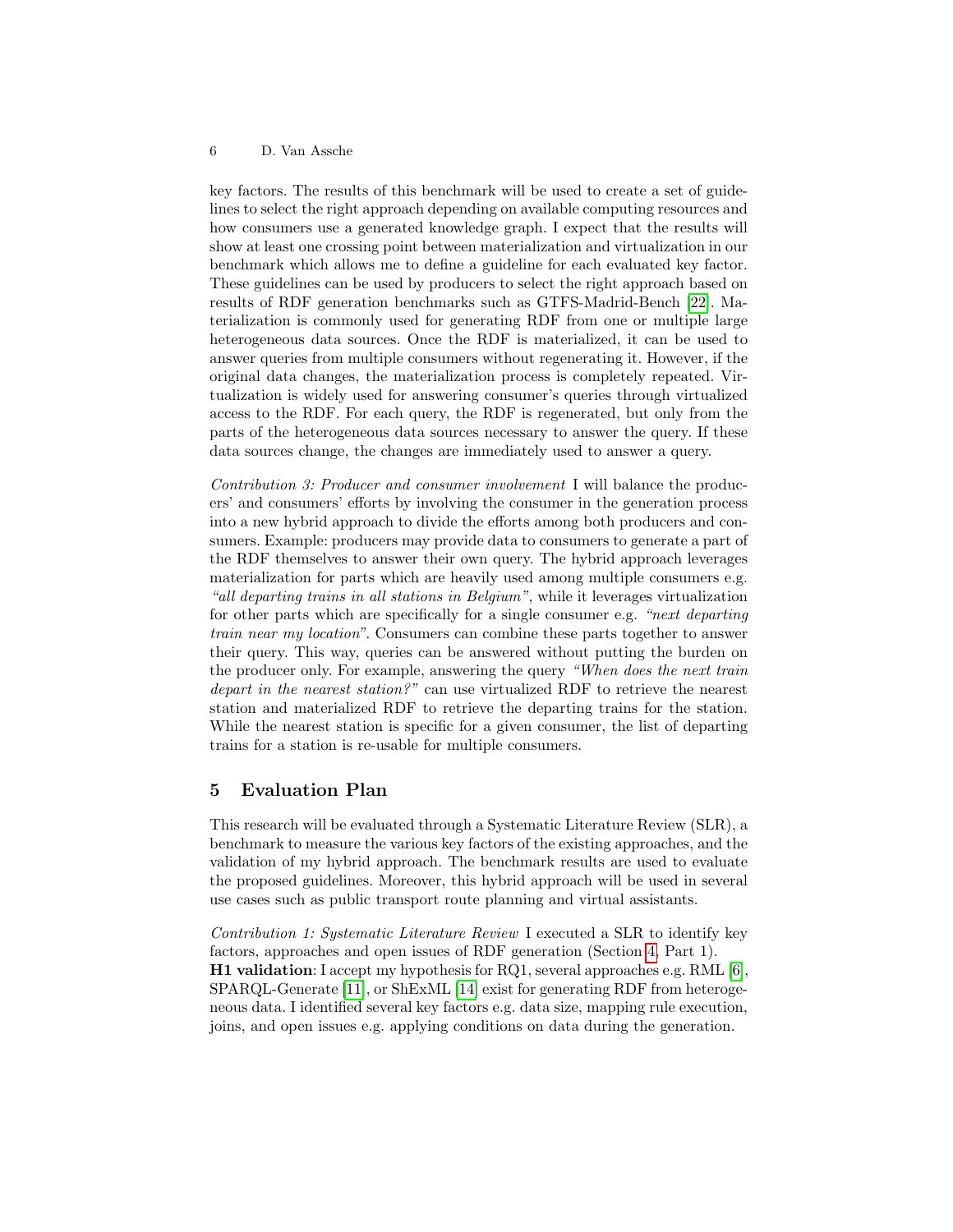Contribution 2: Benchmark I will establish a benchmark based on GTFS-Madrid-Bench [\[22\]](#page-9-5) to evaluate existing materialization and virtualization approaches against the key factors determined in the SLR to select the right approach for generating RDF. I chose to build upon the GTFS-Madrid-Bench because it already measures similar metrics, but only for virtualization approaches. I will extend this benchmark and add more metrics to cover materialization approaches. I will use the following scaling parameters: original data size, number of mapping rules, query types, and update frequency of the original data. The following metrics are inherited from the GTFS-Madrid-Bench:

- Total execution time (s): Time to return the fully query answer.
- Number of answers: Number of answers returned.
- RAM consumption (GB): Amount of memory used to answer a query.
- Initial delay (s): Time to return the first part of the answer.
- Loading time (s): Time for loading the ontology, mappings, and query.
- Number of requests: Executed number of requests.
- Source selection time (s): Time for selecting all sources for an answer.
- Results aggregation time (s): Time for aggregating subqueries' results.
- Query generation time (s): Time for generating the query/queries.
- Query rewriting time (s): Time for rewriting query into subqueries.
- Query execution time (s): Time for executing the query on the sources.
- Query translation time (s): Time for translating a query into a different query for a source.

I will add additional metrics to cover materialization approaches as well:

- Selectivity: Parts of a dataset used for answering a query.
- Bandwidth (GB): Bandwidth necessary to answer a query.
- CPU usage  $(\%)$ : CPU usage to answer a query.
- Storage (GB): Storage used to store the data to answer a query.
- Data freshness (s): Integration time for original data changes in the RDF.

Based on the benchmark results, I will provide producer guidelines to determine if materialization or virtualization is suitable given their own resources and how the generated RDF is consumed. I will apply and validate these guidelines on two use cases: public transport route planning and virtual assistants.

H2 validation: I am currently in the process of extending and setting up this benchmark. I can accept my hypothesis if I have at least one crossing point between materialization and virtualization for each key factor.

Contribution 3: Producer  $\mathcal{B}$  consumer involvement I will adapt the benchmark introduced previously for my proposed hybrid approach with additional metrics, e.g., cacheability or type of hardware (embedded systems, desktops, servers), and also metrics on the consumer side since the consumer is now involved. This way, I can compare my hybrid approach with existing materialization and virtualization approaches. These results will validate if the hybrid approach is more suitable for some use cases, e.g., public transport route planning or virtual assistants, compared to only materialization or virtualization.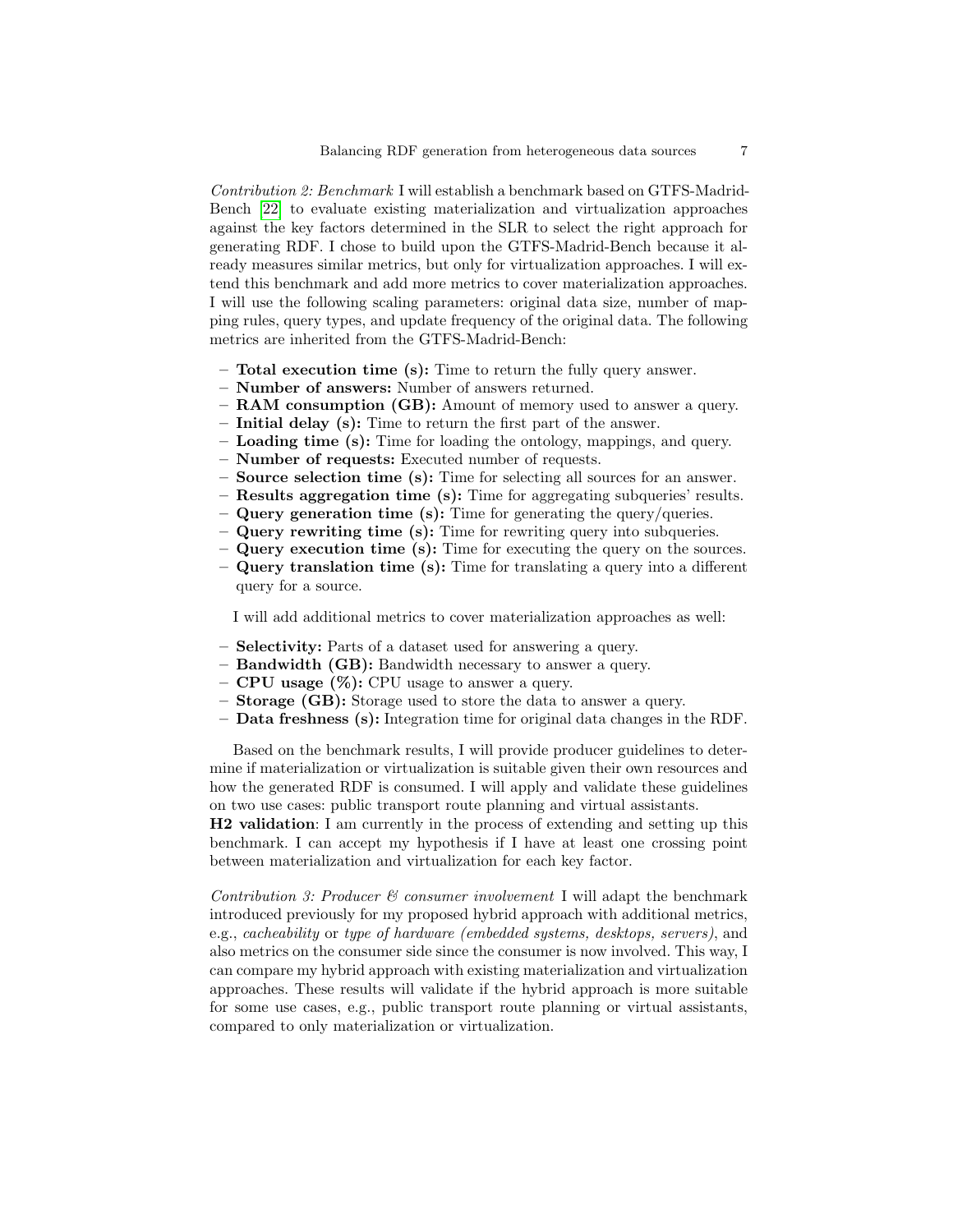8 D. Van Assche

### 6 Intermediate Results

This research has already a few intermediate results such as an under-review Systematic Literature Review (SLR) paper at the Journal of Web Semantics[4](#page-7-0) and the paper "Leveraging Web of Things W3C recommendations for knowledge graphs generation" [\[33\]](#page-9-16) at the ICWE 2021 conference<sup>[5](#page-7-1)</sup> (published in May 2021).

In the SLR paper, I collected papers from 42 sources (workshops, journals, conferences, and digital libraries) over the past 20 years, resulting in 52 analyzed papers. This SLR confirmed that two approaches exist for generating RDF: materialization and virtualization. I discussed how these approaches differ in terms of schema transformations, data transformations, implementations and open issues. Moreover, it showed that the producer's and consumer's effort is unbalanced. This SLR answers RQ1, and confirms its hypothesis.

"Leveraging Web of Things W3C recommendations for knowledge graphs generation" [\[33\]](#page-9-16), paper introduces RML's Logical Target to specify where (parts of) the RDF must be exported, e.g., a triple store, a file, etc. RML's Logical Target is a step towards a hybrid approach since it allows to export parts of the RDF to different targets e.g. an materialization target or an virtualization target. This way, I can export parts which are frequently re-used among multiple consumers through materialization, while other parts with a virtualization approach. For example: a public transport schedule is exported to an materialization target because it is re-used among multiple consumers while the route planning is handled by an virtualization target since routes are consumer-specific.

In the next months, I plan to develop the aforementioned benchmark that evaluates existing materialization and virtualization approaches, providing producer guidelines to select an approach given its resources and how the generated RDF is consumed. Afterwards, I will compare my proposed hybrid approach with existing approaches and investigate when a hybrid approach is more suitable than materialization or virtualization. This will be evaluated through public transport route planning and virtual assistant use cases.

### 7 Conclusion and Lessons Learned

This research already led to a better understanding of materialization and virtualization approaches for RDF generation and how they are designed to transform large amounts of data or answer specific questions.

Preliminary results of the Systematic Literature Review already highlighted open issues, key factors, and existing approaches of RDF generation. Currently, there is no way to determine which approach should be used depending on computing resources and how the RDF is consumed. Moreover, some use cases, e.g., public transport route planning or virtual assistants, need to answer multiple types of queries. A hybrid approach combining materialization and virtualization may prove to be better than existing approaches.

<span id="page-7-0"></span><sup>4</sup> <https://www.websemanticsjournal.org/>

<span id="page-7-1"></span><sup>5</sup> <https://icwe2021.webengineering.org/>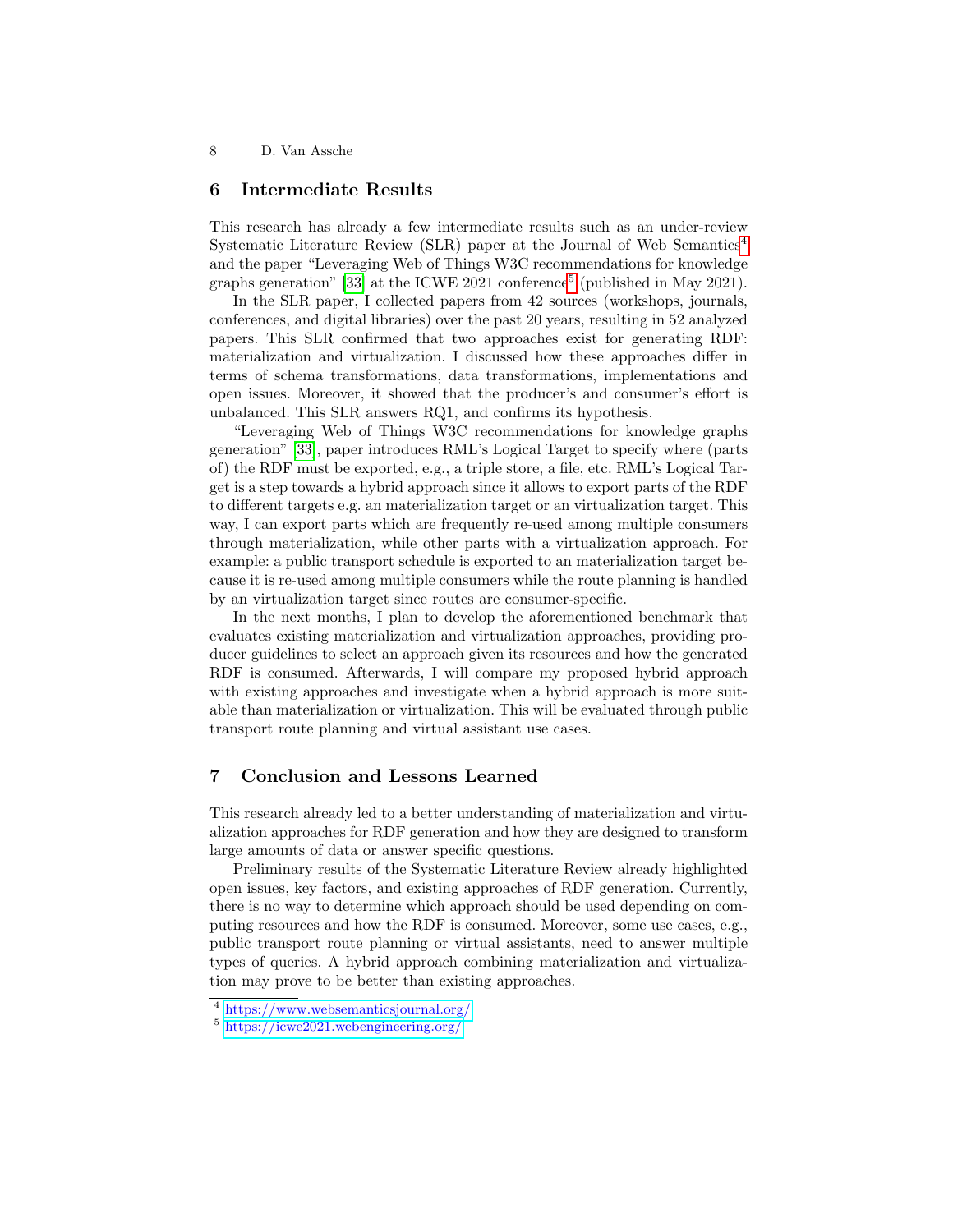### References

- <span id="page-8-0"></span>1. Bansal, S., Kagemann, S.: Integrating big data: A semantic extract-transform-load framework. Computer, 42–50 (2015)
- <span id="page-8-1"></span>2. Poggi, A., Lembo, D., Calvanese, D., De Giacomo, G., Lenzerini, M., Rosati, R.: Linking data to ontologies. In: Journal on Data Semantics X, pp. 133–173 (2008)
- <span id="page-8-2"></span>3. Das, S., Sundara, S., Cyganiak, R.: R2RML: RDB to RDF Mapping Language. Working group recommendation, World Wide Web Consortium (W3C) (2012)
- <span id="page-8-3"></span>4. Slepicka, J., Yin, C., Szekely, P.A., Knoblock, C.A.: Kr2rml: An alternative interpretation of r2rml for heterogenous sources. In: Proceedings of the  $6<sup>th</sup>$  International Workshop on Consuming Linked Data (COLD 2015) (2015)
- <span id="page-8-4"></span>5. Michel, F., Djimenou, L., Faron-Zucker, C., Montagnat, J.: Translation of Heterogeneous Databases into RDF, and Application to the Construction of a SKOS Taxonomical Reference. In: International Conference on Web Information Systems and Technologies, pp. 275–296 (2015)
- <span id="page-8-5"></span>6. Dimou, A., Vander Sande, M., Colpaert, P., Verborgh, R., Mannens, E., Van de Walle, R.: RML: A Generic Language for Integrated RDF Mappings of Heterogeneous Data. In: Proceedings of the 7<sup>th</sup> Workshop on Linked Data on the Web (2014)
- <span id="page-8-6"></span>7. Iglesias, E., Jozashoori, S., Chaves-Fraga, D., Collarana, D., Vidal, M.-E.: SDM-RDFizer: An RML Interpreter for the Efficient Creation of RDF Knowledge Graphs. In: Proceedings of the 29<sup>th</sup> ACM International Conference on Information & Knowledge Management (2020)
- <span id="page-8-7"></span>8. Chaves-Fraga, D., Ruckhaus, E., Priyatna, F., Vidal, M.-E., Corcho, O.: Enhancing virtual ontology based access over tabular data with morph-csv. Semantic Web, 1–34 (2021)
- <span id="page-8-8"></span>9. Haesendonck, G., Maroy, W., Heyvaert, P., Verborgh, R., Dimou, A.: Parallel RDF generation from heterogeneous big data. In: Proceedings of the International Workshop on Semantic Big Data - SBD '19 (2019)
- <span id="page-8-9"></span>10. Harris, S., Seaborne, A.: SPARQL 1.1 Query Language. Recommendation, World Wide Web Consortium (W3C) (2013)
- <span id="page-8-10"></span>11. Lefrançois, M., Zimmermann, A., Bakerally, N.: A SPARQL extension for generating RDF from heterogeneous formats. In: The Semantic Web 14th International Conference, ESWC 2017, Portorož, Slovenia, May 28 – June 1, 2017, Proceedings, pp. 35–50 (2017)
- <span id="page-8-11"></span>12. Daga, E., Asprino, L., Mulholland, P., Gangemi, A.: Facade-X: An Opinionated Approach to SPARQL Anything. In: Further with Knowledge Graphs – Proceedings of the 17th International Conference on Semantic Systems, 6–9 September 2021, Amsterdam, The Netherlands, pp. 58–73 (2021)
- <span id="page-8-12"></span>13. Bischof, S., Decker, S., Krennwallner, T., Lopes, N., Polleres, A.: Mapping between RDF and XML with XSPARQL. Journal on Data Semantics (3), 147–185 (2012)
- <span id="page-8-13"></span>14. García-González, H., Boneva, I., Staworko, S., Labra-Gayo, J.E., Lovelle, J.M.C.: ShExML: improving the usability of heterogeneous data mapping languages for first-time users. PeerJ Computer Science, 318 (2020)
- <span id="page-8-14"></span>15. Prud'hommeaux, E.: Shape Expressions 1.0 Primer. Member submission, World Wide Web Consortium (W3C) (2014)
- <span id="page-8-15"></span>16. Priyatna, F., Corcho, O., Sequeda, J.: Formalisation and experiences of R2RMLbased SPARQL to SQL query translation using morph. In: Proceedings of the 23<sup>rd</sup> International Conference on World Wide web, pp. 479–490 (2014)